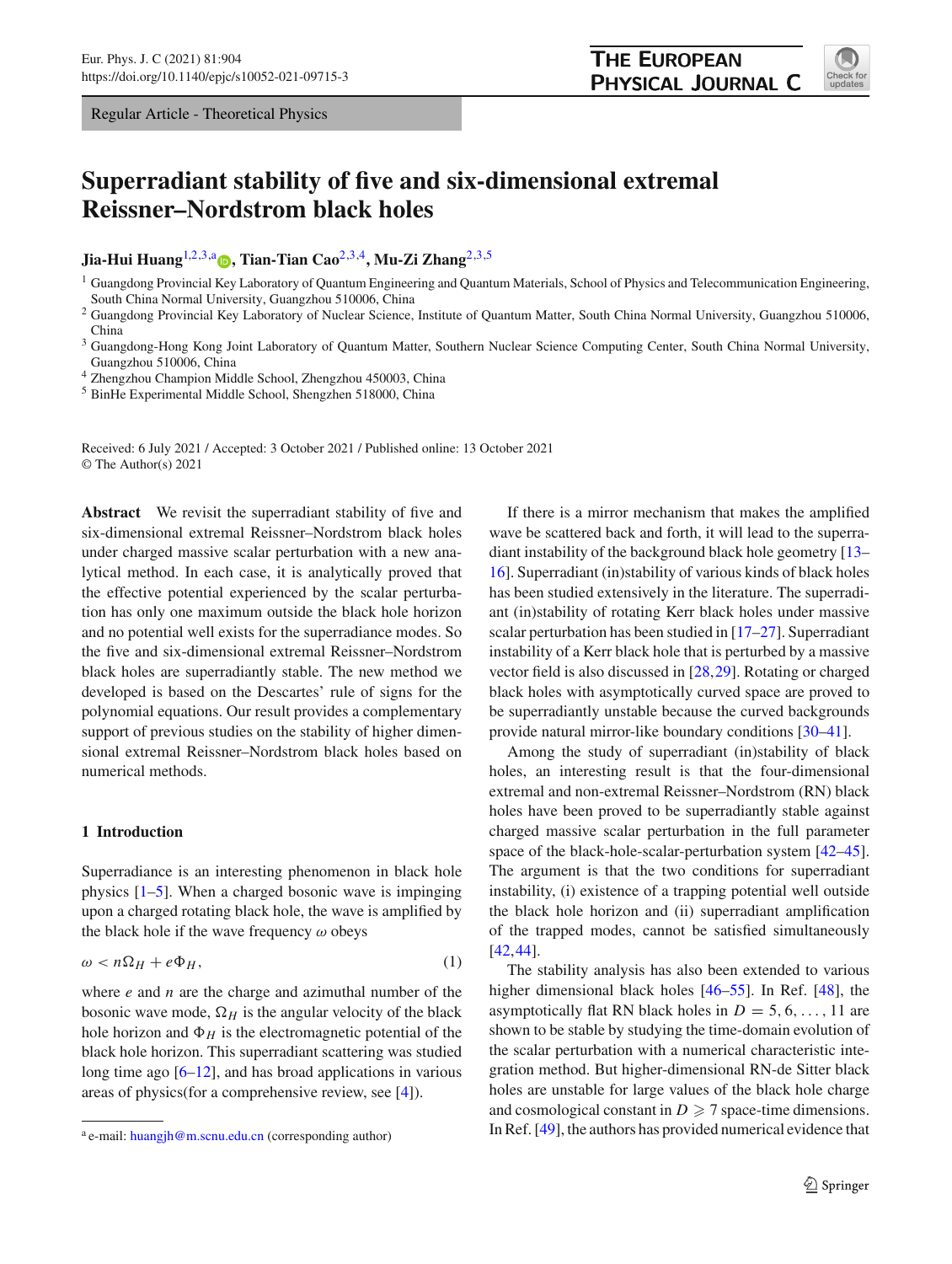extremal RN-de Sitter black holes are unstable for  $D > 6$ , while asymptotically flat extremal RN black holes are stable for arbitrary *D*.

In this paper, we will develop a analytical method and prove the superradiant stability of five and six-dimensional extremal RN black holes under charged massive scalar perturbation. In Sect. [2,](#page-1-0) we give a general description of the model we are interested in. In Sects. [3](#page-2-0) and [4,](#page-4-0) we provide the proofs for five and six-dimensional extremal RN black hole cases respectively. The last Section is devoted to conclusion and discussion.

# <span id="page-1-0"></span>**2 D-dimensional RN black holes and Klein–Gordon equation**

In this section we will give a description of the *D*dimensional RN black hole and the Klein–Gordon equation for the charged massive scalar perturbation. The metric of the *D*-dimensional RN black hole [\[56](#page-8-8)[,57](#page-8-9)] is

$$
ds^{2} = -f(r)dt^{2} + \frac{dr^{2}}{f(r)} + r^{2}d\Omega_{D-2}^{2}.
$$
 (2)

 $d\Omega_{D-2}^2$  is the common line element of a (*D*−2)-dimensional unit sphere  $S^{D-2}$ 

$$
d\Omega_{D-2}^2 = d\theta_{D-2}^2 + \sum_{i=1}^{D-3} \prod_{j=i+1}^{D-2} \sin^2(\theta_j) d\theta_i^2,
$$
 (3)

where the ranges of the angular coordinates are  $\theta_i \in$  $[0, \pi]$  $(i = 2, \ldots, D - 2), \theta_1 \in [0, 2\pi]$ .  $f(r)$  reads

$$
f(r) = 1 - \frac{2m}{r^{D-3}} + \frac{q^2}{r^{2(D-3)}},\tag{4}
$$

where the parameters *m* and  $q^2$  are related with the ADM mass *M* and electric charge *Q* of the RN black hole,

$$
m = \frac{8\pi}{(D-2)Vol(S^{D-2})} M,
$$
  
\n
$$
q = \frac{8\pi}{\sqrt{2(D-2)(D-3)}Vol(S^{D-2})} Q.
$$
\n(5)

In the above equation,  $Vol(S^{D-2}) = 2\pi^{\frac{D-1}{2}} / \Gamma(\frac{D-1}{2})$  is the volume of unit  $(D-2)$ -sphere. The inner and outer horizons of the RN black hole are  $r_{\pm} = (m \pm \sqrt{m^2 - q^2})^{1/(D-3)}$ . For extremal RN black holes, the inner and outer horizons become one horizon

$$
r_h = m^{1/(D-3)}.
$$
 (6)

The electromagnetic field outside the black hole horizon is described by the following 1-form vector potential

$$
A = -\sqrt{\frac{D-2}{2(D-3)}} \frac{q}{r^{D-3}} dt = -c_D \frac{q}{r^{D-3}} dt.
$$
 (7)

The equation of motion for a charged massive scalar perturbation in the RN black hole background is governed by the following covariant Klein–Gordon equation

$$
(D_{\nu}D^{\nu}-\mu^2)\phi=0,
$$
\n(8)

where  $D_v = \nabla_v - ieA_v$  is the covariant derivative and  $\mu$ , *e* are the mass and charge of the scalar field respectively. The solution with definite angular frequency for the above Klein– Gordon equation can be decomposed as

$$
\phi(t, r, \theta_i) = e^{-i\omega t} R(r) \Theta(\theta_i). \tag{9}
$$

The angular eigenfunctions  $\Theta(\theta_i)$  are  $(D-2)$ -dimensional scalar spherical harmonics and the eigenvalues are given by −*l*(*l*+ *D*−3), (*l* = 0, 1, 2, . . .)[\[58](#page-8-10)[–62\]](#page-8-11). The radial equation is

<span id="page-1-1"></span>
$$
\Delta \frac{d}{dr} \left( \Delta \frac{dR}{dr} \right) + UR = 0, \tag{10}
$$

where  $\Delta = r^{D-2} f(r)$  and

$$
U = (\omega + eA_t)^2 r^{2(D-2)} - l(l+D-3)r^{D-4}\Delta - \mu^2 r^{D-2}\Delta.
$$
\n(11)

Define the tortoise coordinate *y* by  $dy = \frac{r^{D-2}}{\Delta} dr$  and a new radial function  $\tilde{R} = r^{\frac{D-2}{2}} R$ , then the radial equation [\(10\)](#page-1-1) can be rewritten as

<span id="page-1-2"></span>
$$
\frac{d^2\tilde{R}}{dy^2} + \tilde{U}\tilde{R} = 0,\tag{12}
$$

where

$$
\tilde{U} = \frac{U}{r^{2(D-2)}} - \frac{(D-2)f(r)[(D-4)f(r) + 2rf'(r)]}{4r^2}.
$$
\n(13)

The asymptotic behaviors of  $\tilde{U}$  at the spatial infinity and outer horizon are

$$
\lim_{r \to +\infty} \tilde{U} = \omega^2 - \mu^2, \quad \lim_{r \to r_+} \tilde{U}
$$

$$
= \left(\omega - c_D \frac{eq}{r_+^{D-3}}\right)^2 = \left(\omega - e\Phi_h\right)^2, \tag{14}
$$

where  $\Phi_h$  is the electric potential of the outer horizon of the black hole.

The physical boundary conditions that we need are ingoing wave at the horizon ( $y \rightarrow -\infty$ ) and bound states (exponentially decaying modes) at spatial infinity ( $y \rightarrow +\infty$ ). Then the asymptotic solutions of the Eq.  $(12)$  are as follows

$$
r \to +\infty (y \to +\infty), \ \tilde{R} \sim e^{-\sqrt{\mu^2 - \omega^2} y}; \tag{15}
$$

$$
r \to r_+(y \to -\infty), \ \tilde{R} \sim e^{-i(\omega - e\Phi_h)y}.\tag{16}
$$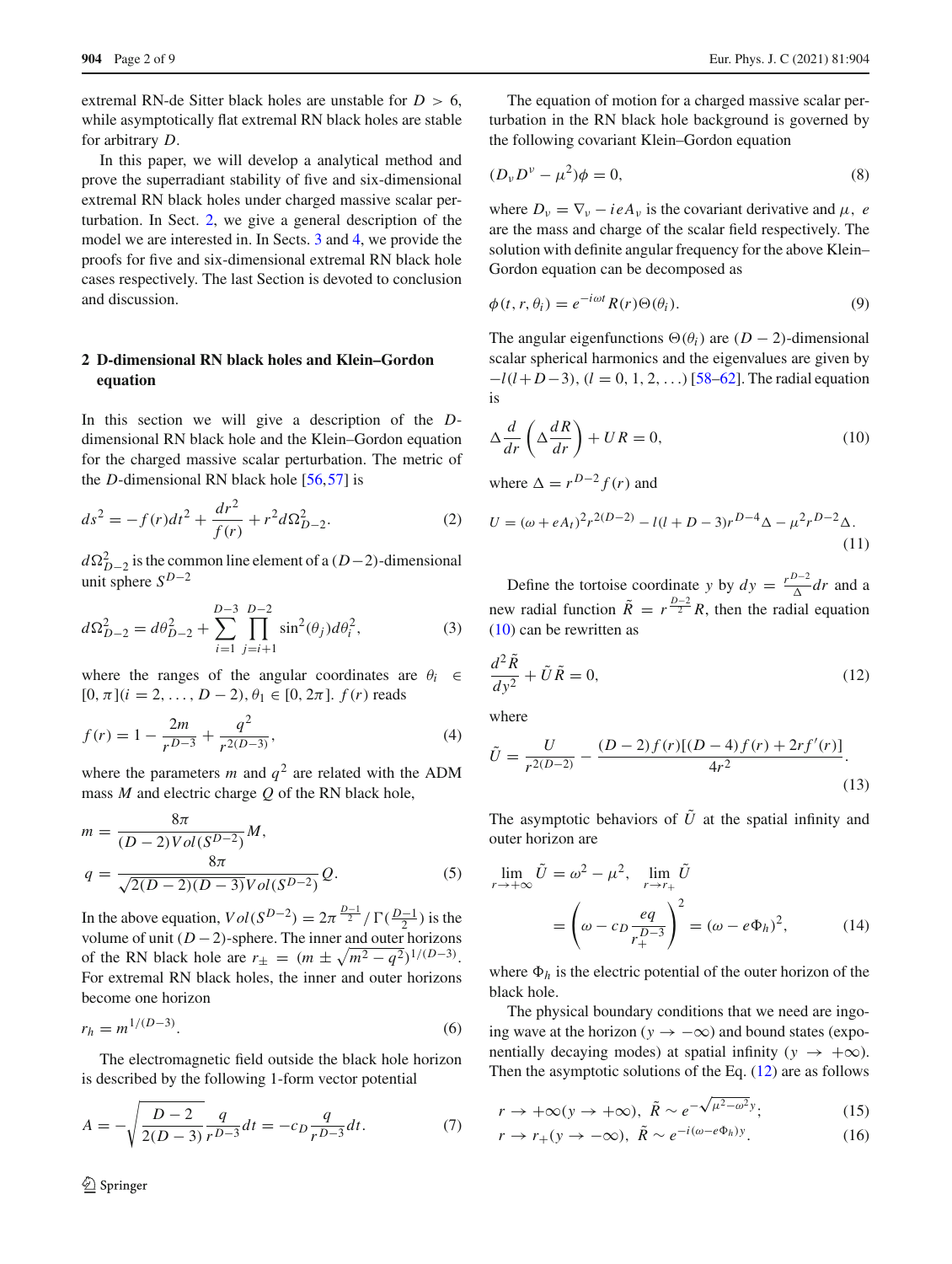The exponentially decaying modes (bound state condition) require the following inequality

<span id="page-2-1"></span>
$$
\omega^2 < \mu^2. \tag{17}
$$

Next we define a new radial function  $\psi = \Delta^{1/2} R$ , then the radial equation  $(10)$  can be written as a Schrodinger-like equation

$$
\frac{d^2\psi}{dr^2} + (\omega^2 - V)\psi = 0,\tag{18}
$$

where *V* is the effective potential.

In the extremal case, the explicit expression for the effective potential *V* is

$$
V = \omega^2 + \frac{B}{A},\tag{19}
$$

where *A* and *B* are

<span id="page-2-3"></span>
$$
A = 4r^2(r^{2D-6} - 2mr^{D-3} + m^2)^2 = 4r^2(r^{D-3} - m)^4,
$$
\n(20)  
\n
$$
B = 4(\mu^2 - \omega^2)r^{4D-10} + (2l + D - 2)
$$
\n
$$
\times (2l + D - 4)r^{4D-12} - 8(m\mu^2 - c_0\mu\omega)r^{3D-7}
$$

$$
-4m(2\lambda_l + (D-4)(D-2))r^{3D-9}
$$
  
+4m<sup>2</sup>( $\mu^2$  -  $c_D^2 e^2$ ) $r^{2D-4}$   
+2m<sup>2</sup>(2 $\lambda_l$  + 3(D-4)(D-2)) $r^{2D-6}$   
-4m<sup>3</sup>(D-4)(D-2) $r^{D-3}$   
+m<sup>4</sup>(D-4)(D-2), (21)

and  $\lambda_l = l(l + D - 3)$ .

The asymptotic behaviors of this effective potential *V* at the horizon and spatial infinity are

$$
V \to -\infty, \quad r \to r_h; \tag{22}
$$

$$
V \to \mu^2, \quad r \to +\infty. \tag{23}
$$

At the spatial infinity, the asymptotic behavior of the derivative of the effective potential,  $V'(r)$ , is

<span id="page-2-4"></span>
$$
V'(r) \rightarrow \begin{cases} \frac{-(D-2)(D-4)-4\lambda_l - 8m(\mu^2 + c_D e\omega - 2\omega^2)}{2\mu^2}, \ D = 5; \\ \frac{-(D-2)(D-4)-4\lambda_l^{2r^3}}{2r^3}, \ D \ge 6. \end{cases}
$$
(24)

The superradiance condition in the extremal case is

<span id="page-2-2"></span>
$$
\omega < e\Phi_h = e c_D \frac{q}{r_h^{D-3}} = c_D e = \sqrt{\frac{D-2}{2(D-3)}} e.
$$
 (25)

Together with the bound state condition [\(17\)](#page-2-1), we can prove  $V'(r)$  < 0 at spatial infinity when *D* = 5. It is also obvious that  $V'(r) < 0$  at spatial infinity when  $D \ge 6$ . This means that there is no potential well when  $r \to +\infty$  and there is at least one extreme for the effective potential  $V(r)$  outside the horizon.

In the following sections, we will prove that there is indeed only one extreme outside the event horizon  $r_h$  for the effective potential in each case of  $D = 5$ , 6 extremal RN black holes, no potential well exists outside the event horizon for the superradiance modes. So the  $D = 5$ , 6 extremal RN black holes are superradiantly stable under massive scalar perturbation.

It is worth noting that the important mathematical theorem we will use in the proof is the *Descartes' rule of signs* which asserts that the number of positive roots of a polynomial equation with real coefficients is at most the number of sign changes in the sequence of the polynomial's coefficients.

### <span id="page-2-0"></span>**3 D = 5 extremal RN black holes**

For a  $D = 5$  extremal RN black hole, the event horizon is located at  $r_h^{(5)} = \sqrt{m}$ . The explicit expression of superradiance condition [\(25\)](#page-2-2) is

$$
\omega < \frac{\sqrt{3}}{2}e \approx 0.87e. \tag{26}
$$

In order to prove there is only one extreme outside the event horizon for the effective potential  $V_5(r)$  in the D = 5 case, we will consider the derivative of  $V_5(r)$ , i.e.  $V'_5(r)$ , and prove that there is only one real root for  $V'_5(r) = 0$  when  $r > r_h^{(5)}$ . The key result in the proof is summarized in Table [1.](#page-3-0)

From the general expression of the effective potential [\(20\)](#page-2-3), we can calculate that the denominator of  $V'_5(r)$  is  $2r^3(r^2 (m)^5$ . The numerator of  $V'_5(r)$  is

$$
n_5 = 3m^5 - 15m^4r^2 + 2m^3r^4(15 - 2l(l+2))
$$
  
+2m<sup>2</sup>r<sup>6</sup>(-15 + 3e<sup>2</sup>m - 4m $\mu$ <sup>2</sup> + 2l(l+2))  
+mr<sup>8</sup>(15 + 6e<sup>2</sup>m + 16m $\mu$ <sup>2</sup> - 12 $\sqrt{3}$ em $\omega$  + 4l(l+2))  
-r<sup>10</sup>(3 + 8m $\mu$ <sup>2</sup> + 4m( $\sqrt{3}$ e - 4 $\omega$ ) $\omega$  + 4l(l+2)). (27)

As mentioned before, we want to consider the real roots of  $V_5'(r) = 0$  when  $r > r_h^{(5)}$ . It is equivalent to considering the real roots of  $n_5(r) = 0$  when  $r > r_h^{(5)}$ .

Now we make a change for the variable  $r$  and let  $z =$  $r^2 - m$ , then the numerator of  $V'_5(r)$  is rewritten as

$$
n_5 = z^5(-3 - 4m(2\mu^2 + (\sqrt{3}e - 4\omega)\omega) - 4\lambda_l)
$$
  
+2mz<sup>4</sup>(3e<sup>2</sup>m - 12m\mu<sup>2</sup> - 16\sqrt{3}emo + 40m\omega<sup>2</sup> - 8\lambda\_l)  
+2m<sup>2</sup>z<sup>3</sup>(15e<sup>2</sup>m - 12m\mu<sup>2</sup> - 44\sqrt{3}emo + 80mo<sup>2</sup> - 10\lambda\_l)  
+2m<sup>3</sup>z<sup>2</sup>(27e<sup>2</sup>m - 56\sqrt{3}emo - 4(m(\mu<sup>2</sup> - 20\omega<sup>2</sup>) + \lambda\_l))  
+2m<sup>5</sup>z(21e<sup>2</sup> - 34\sqrt{3}e\omega + 40\omega<sup>2</sup>)  
+4m<sup>6</sup>(3e<sup>2</sup> - 4\sqrt{3}e\omega + 4\omega<sup>2</sup>)  
= 
$$
\sum_{i=0}^{5} a_i z^i,
$$
 (28)

<sup>2</sup> Springer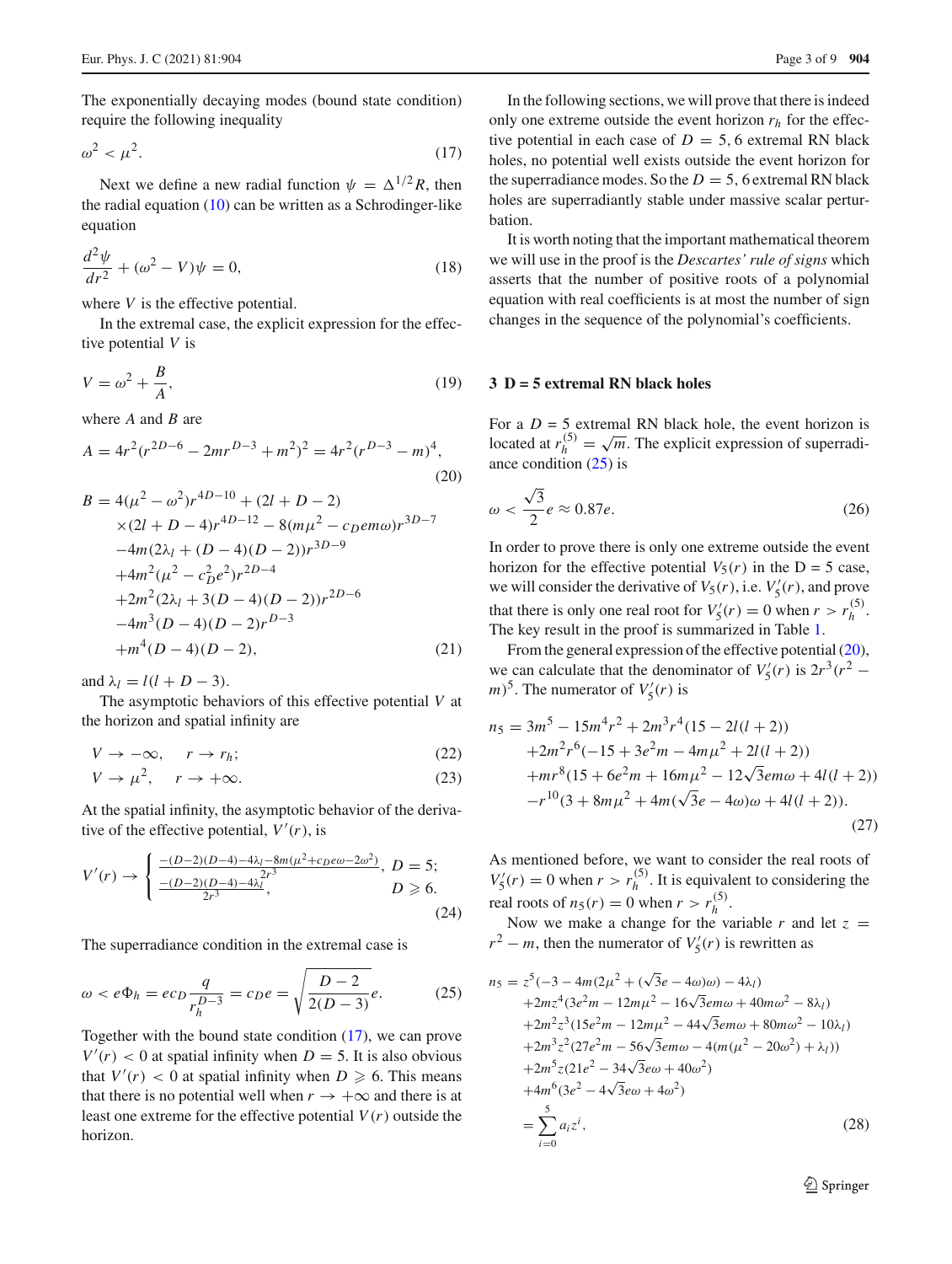<span id="page-3-0"></span>**Table 1** Possible signs of  $\{a_5, a_4, a_3, a_2, a_1, a_0\}$  in different intervals of *t* 

| $\boldsymbol{t}$ | $a_5$ | $\mathfrak{a}_4$ | $a_3$  | $a_2$     | $a_1$ | $a_0$            |
|------------------|-------|------------------|--------|-----------|-------|------------------|
| (0.61, 0.87)     |       |                  |        |           |       | $^{+}$           |
| (0.41, 0.61)     |       |                  |        |           | $+$   | $+$              |
| (0.25, 0.41)     |       |                  |        |           | $+$   | $\boldsymbol{+}$ |
|                  |       |                  |        | $+$       |       |                  |
| (0.12, 0.25)     |       |                  |        |           | $+$   | $+$              |
|                  |       |                  |        | $\ddot{}$ |       |                  |
|                  |       |                  | $^{+}$ | $+$       |       |                  |
| (0, 0.12)        |       |                  |        |           | $+$   | $+$              |
|                  |       |                  |        | $+$       |       |                  |
|                  |       |                  | $^{+}$ | $\ddot{}$ |       |                  |
|                  |       | $^{+}$           | $^{+}$ | $+$       |       |                  |
|                  |       |                  |        |           |       |                  |

where

$$
a_5 = -3 - 8m\mu^2 - 4m\omega(\sqrt{3}e - 4\omega) - 4\lambda_l,
$$
  
\n
$$
a_4 = 2m(3e^2m - 12m\mu^2 - 16\sqrt{3}e^2m\omega + 40m\omega^2 - 8\lambda_l),
$$
  
\n
$$
a_3 = 2m^2(15e^2m - 12m\mu^2 - 44\sqrt{3}e^2m\omega + 80m\omega^2 - 10\lambda_l),
$$
  
\n
$$
a_2 = 2m^3(27e^2m - 56\sqrt{3}e^2m\omega - 4(m(\mu^2 - 20\omega^2) + \lambda_l)),
$$
  
\n
$$
a_1 = 2m^5(21e^2 - 34\sqrt{3}e^2\omega + 40\omega^2),
$$
  
\n
$$
a_0 = 4m^6(3e^2 - 4\sqrt{3}e^2\omega + 4\omega^2) = 4m^6(2\omega - \sqrt{3}e)^2.
$$
 (29)

A real root of  $n_5(r) = 0$  when  $r > r_h^{(5)}$  corresponds to a positive root of  $n_5(z) = 0$  when  $z > 0$ . In the next, we will prove there is indeed only one positive real root for the equation  $n_5(z) = 0$  by analyzing the signs of coefficients of  $n_5(z)$ .

It is obvious that  $a_0 > 0$ . Given the bound state condition and superradiance condition,  $\omega^2 < \mu^2$ ,  $\omega < \frac{\sqrt{3}}{2}e$ , it is easy to prove that  $a_5 < 0$ ,

$$
a_5 = -3 - 8m\mu^2 - 4m\omega(\sqrt{3}e - 4\omega) - 4\lambda_l
$$
  
= -3 - 8m(\mu^2 - \omega^2) - 4m\omega(\sqrt{3}e - 2\omega) - 4\lambda\_l < 0. (30)

The other coefficients can be rewritten as following

<span id="page-3-1"></span>
$$
a_4 = 2m(3e^2m - 12m\mu^2 - 16\sqrt{3}e m\omega + 40m\omega^2 - 8\lambda_1)
$$
  
= 2m(-8\lambda<sub>1</sub> + 12m\omega<sup>2</sup> - 12m\mu<sup>2</sup>)  
+2m<sup>2</sup>e<sup>2</sup>(3 - 16\sqrt{3}t + 28t<sup>2</sup>), (31)

$$
a_3 = 2m^2(15e^2m - 12m\mu^2 - 44\sqrt{3}emo + 80m\omega^2 - 10\lambda_l)
$$
  
=  $2m^2(-10\lambda_l + 12m\omega^2 - 12m\mu^2)$   
+  $2m^3e^2(15 - 44\sqrt{3}t + 68t^2)$ , (32)

$$
a_2 = 2m^3(27e^2m - 56\sqrt{3}em\omega - 4(m(\mu^2 - 20\omega^2) + \lambda_l))
$$
  
= 2m<sup>3</sup>(-4\lambda\_l - 4m\mu^2 + 4m\omega^2)  
+2m<sup>4</sup>e<sup>2</sup>(27 - 56\sqrt{3}t + 76t^2), (33)

$$
a_1 = 2m^5(21e^2 - 34\sqrt{3}e\omega + 40\omega^2)
$$
  
=  $2m^5e^2(21 - 34\sqrt{3}t + 40t^2)$ , (34)

where  $t = \omega/e$ . For  $a_1$ , one can check  $a_1 < 0$  is equivalent to

<span id="page-3-2"></span>
$$
\frac{7\sqrt{3}}{20} < t < \frac{\sqrt{3}}{2}, \text{ or } 0.61 < t < 0.87. \tag{35}
$$

For  $a_2$ , the first term in  $(33)$  is negative, so a sufficient condition for  $a_2 < 0$  is that the second term in [\(33\)](#page-3-1) is also negative, i.e.

$$
\frac{9\sqrt{3}}{38} < t < \frac{\sqrt{3}}{2}, \text{ or } 0.41 < t < 0.87. \tag{36}
$$

Using similar analysis, a sufficient condition for  $a_3 < 0$  is

$$
\frac{5\sqrt{3}}{34} < t < \frac{\sqrt{3}}{2}, \text{ or } 0.25 < t < 0.87. \tag{37}
$$

A sufficient condition for  $a_4 < 0$  is

<span id="page-3-3"></span>
$$
\frac{\sqrt{3}}{14} < t < \frac{\sqrt{3}}{2}, \text{ or } 0.12 < t < 0.87. \tag{38}
$$

Let us analyse the signs of coefficients {*a*5, *a*4, *a*3, *a*2, *a*<sub>1</sub>, *a*<sub>0</sub>} with the varying of the parameter *t* from 0 to  $\frac{\sqrt{3}}{2}$ .

When  $0.61 < t < 0.87$ , according to the Eqs.  $(35)$ – $(38)$ , all  $a_i$  ( $i = 1, 2, 3, 4$ ) are negative, the signs of the six coefficients  $\{a_5, a_4, a_3, a_2, a_1, a_0\}$  are  $\{- - - - +\}.$ 

When  $0.41 < t < 0.61$ ,  $a_1$  is positive and all other coefficients are negative. The signs of the six coefficients are  ${- - - + +}.$ 

When  $0.25 < t < 0.41$ , the sign of  $a_2$  is not fixed by the above analysis and the signs of the six coefficients may be  ${- - - - +}$  or  ${- - - + + +}$ .

For further analysis, we consider following two differences,

$$
\frac{a_2}{8m^3} - \frac{a_3}{20m^2} = \frac{me^2}{20}(105 - 192\sqrt{3}t + 240t^2 + 4\mu^2/e^2),
$$
\n(39)

$$
\frac{a_3}{20m^2} - \frac{a_4}{16m} = \frac{3me^2}{40}(15 - 32\sqrt{3}t + 40t^2 + 4\mu^2/e^2).
$$

 $\mathcal{D}$  Springer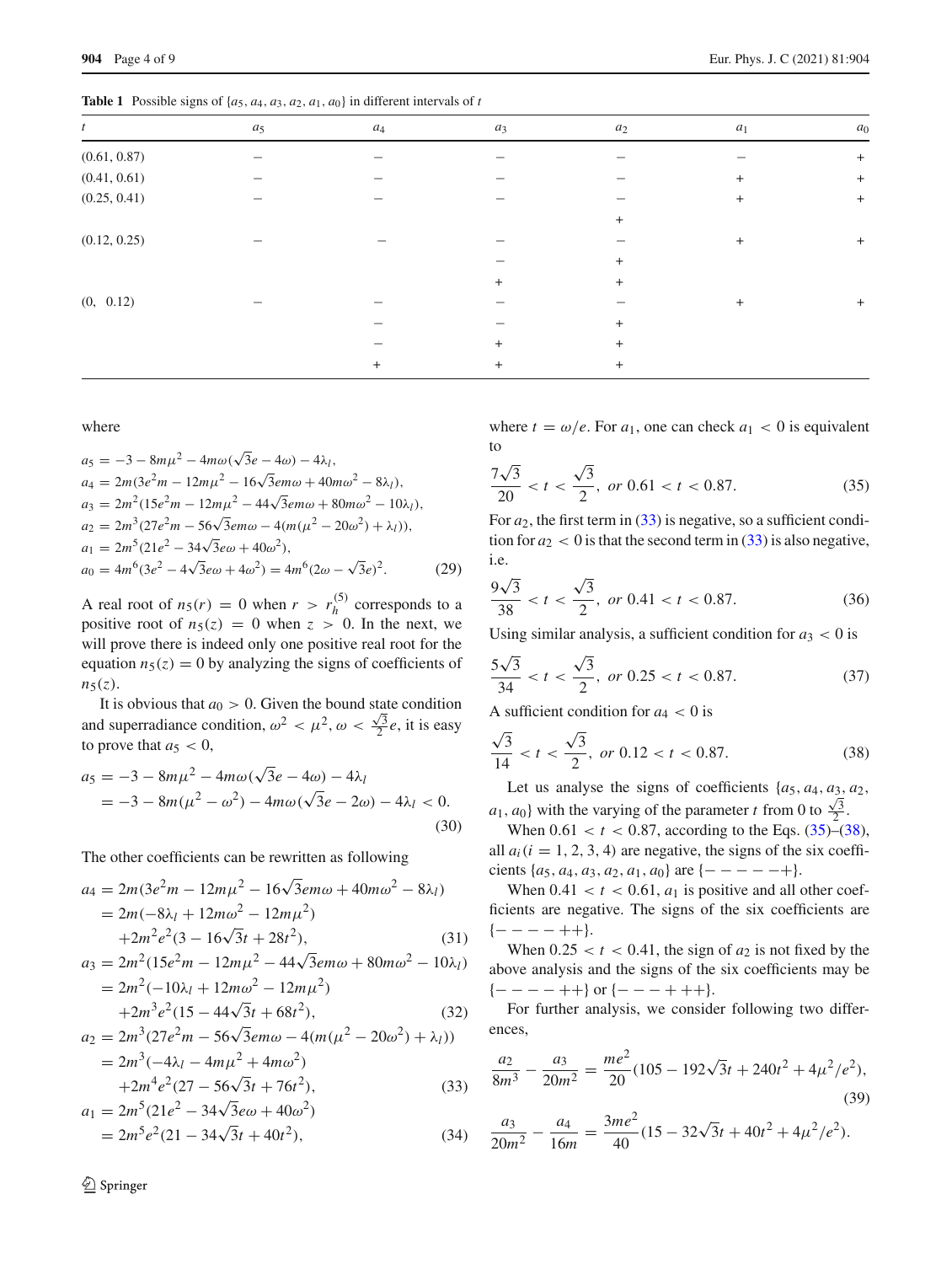(40)

One can check that

<span id="page-4-1"></span>
$$
\frac{a_2}{8m^3} > \frac{a_3}{20m^2} \tag{41}
$$

for  $0 < t < 0.25$ , and

$$
\frac{a_3}{20m^2} > \frac{a_4}{16m} \tag{42}
$$

for  $0 < t < 0.12$ . This implies if  $a_3 > 0$ , then  $a_2 > 0$  for  $0 < t < 0.25$  and if  $a_4 > 0$ , then  $a_2, a_3 > 0$  for  $0 < t <$ 0.12.

When  $0.12 < t < 0.25$ , according to the Eqs.  $(35)$ –  $(38)$ ,  $a_4 < 0$  and  $a_1 > 0$ . The signs of  $a_2$ ,  $a_3$  are not fixed. But given Eq. [\(41\)](#page-4-1), the possible signs of  $\{a_3, a_2\}$  are  $\{-, -\}, \{-, +\}, \{+, +\}.$  Then the signs of the six coefficients may be  $\{----++\}, \{---+++\}, \text{or } \{---++++\}.$ 

When  $0 < t < 0.12$ , we can make a similar analysis as the above case and find that the signs of the six coefficients may be  $\{----++\}, \{---++++\}, \{---++++\},$  ${- + + + + +}.$ 

Based on the above analysis on the possible signs of coefficients  $\{a_5, a_4, a_3, a_2, a_1, a_0\}$ , we conclude that the number of sign changes in the sequence of the six coefficients is always 1 for  $0 < t < \frac{\sqrt{3}}{2}$ . According to Descartes' rule of signs, the polynomial equation  $n_5(z) = 0$  has at most one positive real root, which means the effective potential has at most one extreme outside the horizon. And we already know that there is at least one extreme (maximum) for the effective potential outside the horizon based on the asymptotic analysis of  $V_5(r)$ . So there is only one maximum for the effective potential  $V_5(r)$  outside the horizon and no potential well exists. The D=5 extremal RN black hole is superradiantly stable.

#### <span id="page-4-0"></span>**4 D = 6 extremal RN black holes**

For a  $D = 6$  extremal RN black hole, the event horizon is  $r_h^{(6)} = m^{1/3}$ . The explicit expression of superradiance condition  $(25)$  is

<span id="page-4-3"></span>
$$
\omega < \sqrt{\frac{3}{2}}e.\tag{43}
$$

The denominator of the derivative of effective potential  $V_6'(r)$ is  $2r^3(r^3 - m)^5$ . The numerator of  $V'_6(r)$  is

$$
n_6 = -4(\lambda_l + 2)r^{15} + 4(-3m\mu^2 - \sqrt{6}e m\omega + 6m\omega^2)r^{14}
$$
  
+40mr<sup>12</sup>  
+4(2e<sup>2</sup>m<sup>2</sup> + 6m<sup>2</sup>μ<sup>2</sup> - 3\sqrt{6}em<sup>2</sup>ω)r<sup>11</sup>  
+4m<sup>2</sup>(-20 + 3\lambda\_l)r<sup>9</sup>  
+4m<sup>3</sup>(2e<sup>2</sup> - 3μ<sup>2</sup>)r<sup>8</sup> + 8m<sup>3</sup>(10 - \lambda\_l)r<sup>6</sup>  
-40m<sup>4</sup>r<sup>3</sup> + 8m<sup>5</sup>. (44)

One can check that when *r* goes to infinity, the asymptotic behavior of  $V'_6(r)$  is

<span id="page-4-4"></span>
$$
V_6' \to \frac{-2(\lambda_l + 2)}{r^3} + \mathcal{O}\left(\frac{1}{r^4}\right),\tag{45}
$$

which is negative. Thus, there is no trapping potential well near the spatial infinity. This result is consistent with the general discussion before.

Now we change the radial variable from *r* to  $z = r - r_h^{(6)} =$  $r - m^{1/3}$ . The numerator of the derivative of the effective potential,  $n_6$ , is rewritten as

<span id="page-4-2"></span>
$$
n^{(6)}(z) = (-8 - 4\lambda_l)z^{15} + 4(-30m^{1/3} - 3m\mu^2
$$
  
\n
$$
-\sqrt{6}em\omega + 6m\omega^2 - 15m^{1/3}\lambda_l\Big)z^{14}
$$
  
\n
$$
+4(-210m^{2/3} - 42m^{4/3}\mu^2 - 14\sqrt{6}em^{4/3}\omega
$$
  
\n
$$
+84m^{4/3}\omega^2 - 105m^{2/3}\lambda_l\Big)z^{13}
$$
  
\n
$$
+4(-900m - 273m^{5/3}\mu^2 - 91\sqrt{6}em^{5/3}\omega
$$
  
\n
$$
+546m^{5/3}\omega^2 - 455m\lambda_l\Big)z^{12}
$$
  
\n
$$
+4(-2610m^{4/3} + 2e^2m^2 - 1086m^2\mu^2
$$
  
\n
$$
-367\sqrt{6}em^2\omega
$$
  
\n
$$
+2184m^2\omega^2 - 1365m^{4/3}\lambda_l\Big)z^{11}
$$
  
\n
$$
+4(-5346m^{5/3} + 22e^2m^{7/3} - 2937m^{7/3}\mu^2
$$
  
\n
$$
-1034\sqrt{6}em^{7/3}\omega
$$
  
\n
$$
+6006m^{7/3}\omega^2 - 3003m^{5/3}\lambda_l\Big)z^{10}
$$
  
\n
$$
+4(-7830m^2 + 110e^2m^{8/3} - 5676m^{8/3}\mu^2
$$
  
\n
$$
-2167\sqrt{6}em^{8/3}\omega
$$
  
\n
$$
+12012m^{8/3}\omega^2 - 5002m^2\lambda_l\Big)z^9
$$
  
\n
$$
+4(-8100m^{7/3} + 332e^2m^3 - 8022m^3\mu^2
$$
  
\n
$$
-3498\sqrt{6}em^3\omega
$$
  
\n
$$
+18018m^3\omega^2 - 6408m^{7
$$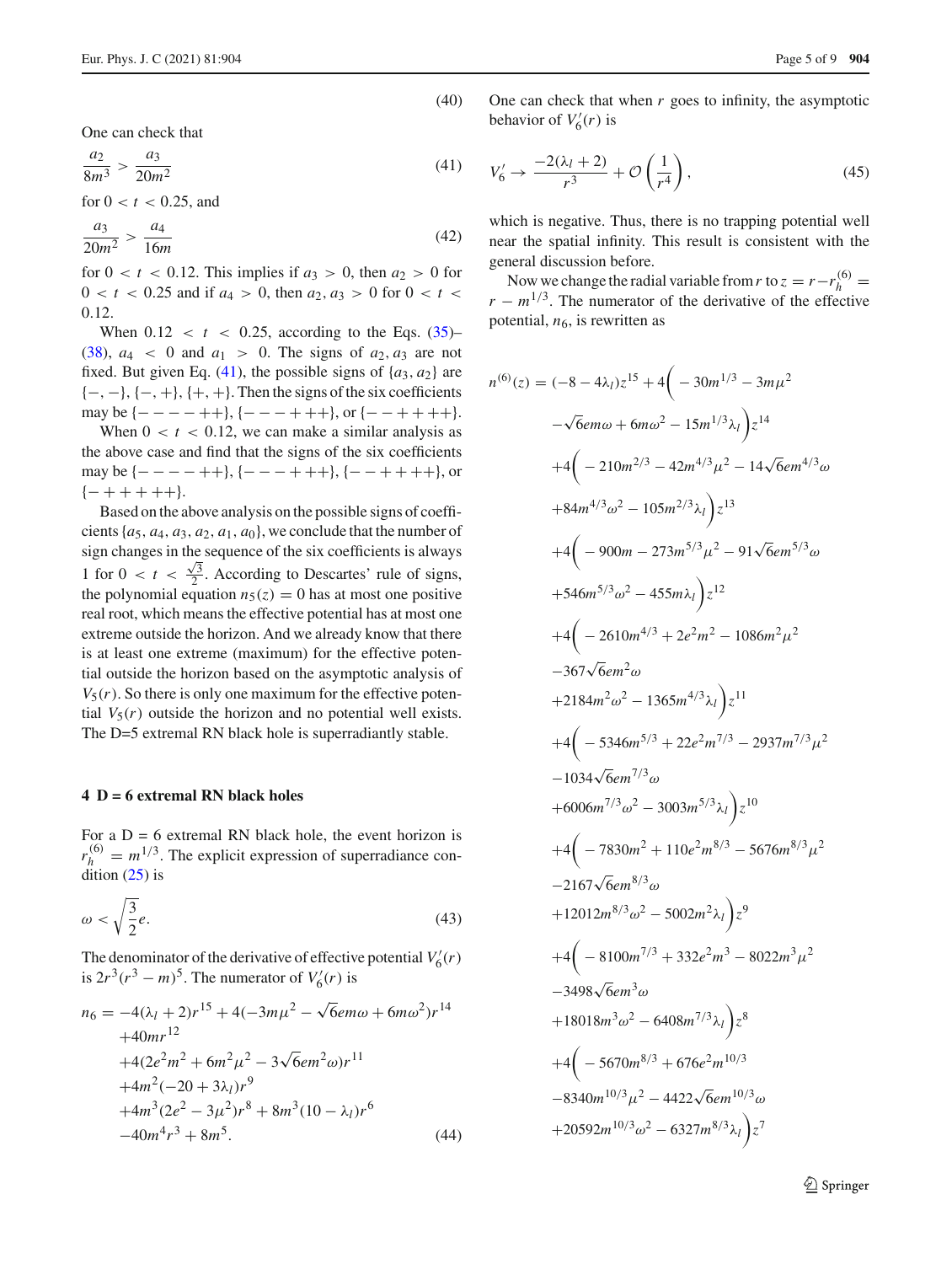$$
+4\left(-2430m^3 + 980e^2m^{11/3} - 6321m^{11/3}\mu^2\right.\n-4389\sqrt{6}em^{11/3}\omega\n+18018m^{11/3}\omega^2 - 4755m^3\lambda_l\right)z^6\n+4\left(-486m^{10/3} + 1036e^2m^4\right.\n-3402m^4\mu^2 - 3388\sqrt{6}em^4\omega\n+12012m^4\omega^2 - 2637m^{10/3}\lambda_l\right)z^5\n+4\left(800e^2m^{13/3} - 1233m^{13/3}\mu^2\right.\n-1991\sqrt{6}em^{13/3}\omega\n+6006m^{13/3}\omega^2 - 1017m^{11/3}\lambda_l\right)z^4\n+4\left(442e^2m^{14/3} - 270m^{14/3}\mu^2 - 859\sqrt{6}em^{14/3}\omega\n+2184m^{14/3}\omega^2 - 243m^4\lambda_l\right)z^3\n+4\left(166e^2m^5 - 27m^5\mu^2 - 256\sqrt{6}em^5\omega\n+546m^5\omega^2 - 27m^{13/3}\lambda_l\right)z^2\n+4\left(38e^2m^{16/3} - 47\sqrt{6}em^{16/3}\omega\n+84m^{16/3}\omega^2\right)z\n+8m^{17/3}(\sqrt{2}e - \sqrt{3}\omega)^2
$$
\n(46)

$$
\equiv \sum_{i=0}^{\infty} b_i z^i. \tag{47}
$$

We will prove that the polynomial equation  $n_6(z) = 0$  has at most one positive real root in the following. According to Descartes' rule of signs, we need to prove the number of sign changes is 1 in the sequence of the polynomial's sixteen coefficients,  $\{b_{15}, b_{14}, \ldots, b_0\}$ .

It is easy to see that

$$
b_0 = 8m^{17/3}(\sqrt{2}e - \sqrt{3}\omega)^2 > 0, \ b_{15} = -8 - 4\lambda_l < 0.
$$
\n(48)

Let's check the sign of  $b_{14}$ . We rewrite  $b_{14}$  as following

$$
b_{14} = 4(-30m^{1/3} - 3m\mu^2 - \sqrt{6}e m\omega + 6m\omega^2 - 15m^{1/3}\lambda_l)
$$
  
= 4[-30m^{1/3} - 15m^{1/3}\lambda\_l + (-3m\mu^2 + 3m\omega^2)  
+(3m\omega^2 - \sqrt{6}e m\omega)]. (49)

Taking into account the bound state and superradiance conditions,  $\omega < \mu$ ,  $\omega < e\Phi_h = \sqrt{2/3}e$ , the two terms in parentheses of the above equation are negative and then

 $b_{14} < 0.$  (50)

Similarly, we can easily prove

$$
b_{13} < 0, \ b_{12} < 0. \tag{51}
$$

However, it is not easy to prove the signs of  $b_1, b_2, \ldots, b_{11}$ similarly.

Let's study the relation between the signs of  $b_1$  and  $b_2$ . These two coefficients can be read out directly from  $(46)$ ,

$$
b_1 = 4(38e^2m^{16/3} - 47\sqrt{6}em^{16/3}\omega + 84m^{16/3}\omega^2),
$$
 (52)  
\n
$$
b_2 = 4(166e^2m^5 - 27m^5\mu^2 - 256\sqrt{6}em^5\omega + 546m^5\omega^2 - 27m^{13/3}\lambda_l).
$$
 (53)

Define two new coefficients  $b'_1$ ,  $b'_2$ ,

$$
b'_1 = \frac{b_1}{4 * 84m^{16/3}}, \ b'_2 = \frac{b_2}{4 * 519m^5}.
$$
 (54)

The difference between  $b'_1$  and  $b'_2$  is

$$
b'_1 - b'_2 = \frac{321e^2}{2422} + \frac{256}{173}\sqrt{\frac{2}{3}}e\omega - \frac{47e\omega}{14\sqrt{6}} + \frac{9\lambda_l}{173m^{2/3}} + \frac{9}{173}(\mu^2 - \omega^2).
$$
 (55)

Given the bound state condition,  $\omega^2$  <  $\mu^2$ , the last term in the above equation is positive. Given the superradiance condition [\(43\)](#page-4-3), one can check the sum of the first three terms in the above equation is positive. It is obvious that the  $\lambda_l$  term in the above equation is also positive. So we have

$$
b_1' - b_2' > 0. \tag{56}
$$

The possible signs of  ${b_2, b_1}$  is  ${-, -}$ ,  ${-, +}$ ,  ${+, +}$ . The sign of  $b_1$  is not smaller than the sign of  $b_2$ , i.e.

<span id="page-5-0"></span>
$$
sign(b_2) \leqslant sign(b_1). \tag{57}
$$

Next, let's study the relation between the signs of  $b_2$  and  $b_3$ . The coefficient  $b_3$  can be read out directly from [\(46\)](#page-4-2),

$$
b_3 = 4(442e^2m^{14/3} - 270m^{14/3}\mu^2 -859\sqrt{6}em^{14/3}\omega + 2184m^{14/3}\omega^2 - 243m^4\lambda_l).
$$
 (58)

Define a new coefficient  $b'_3$ ,

$$
b'_3 = \frac{b_3}{7656m^{14/3}}.\tag{59}
$$

The difference between  $b'_2$  and  $b'_3$  is

$$
b'_2 - b'_3 = \frac{4907e^2}{55187} - \frac{256}{173}\sqrt{\frac{2}{3}}e\omega + \frac{859e\omega}{319\sqrt{6}} + \frac{8271\lambda_l}{110374m^{2/3}} + \frac{4914}{55187}(\mu^2 - \omega^2). \tag{60}
$$

Given the bound state condition,  $\omega^2 < \mu^2$ , the last term in the above equation is positive. Given the superradiance condition [\(43\)](#page-4-3), one can check the sum of the first three terms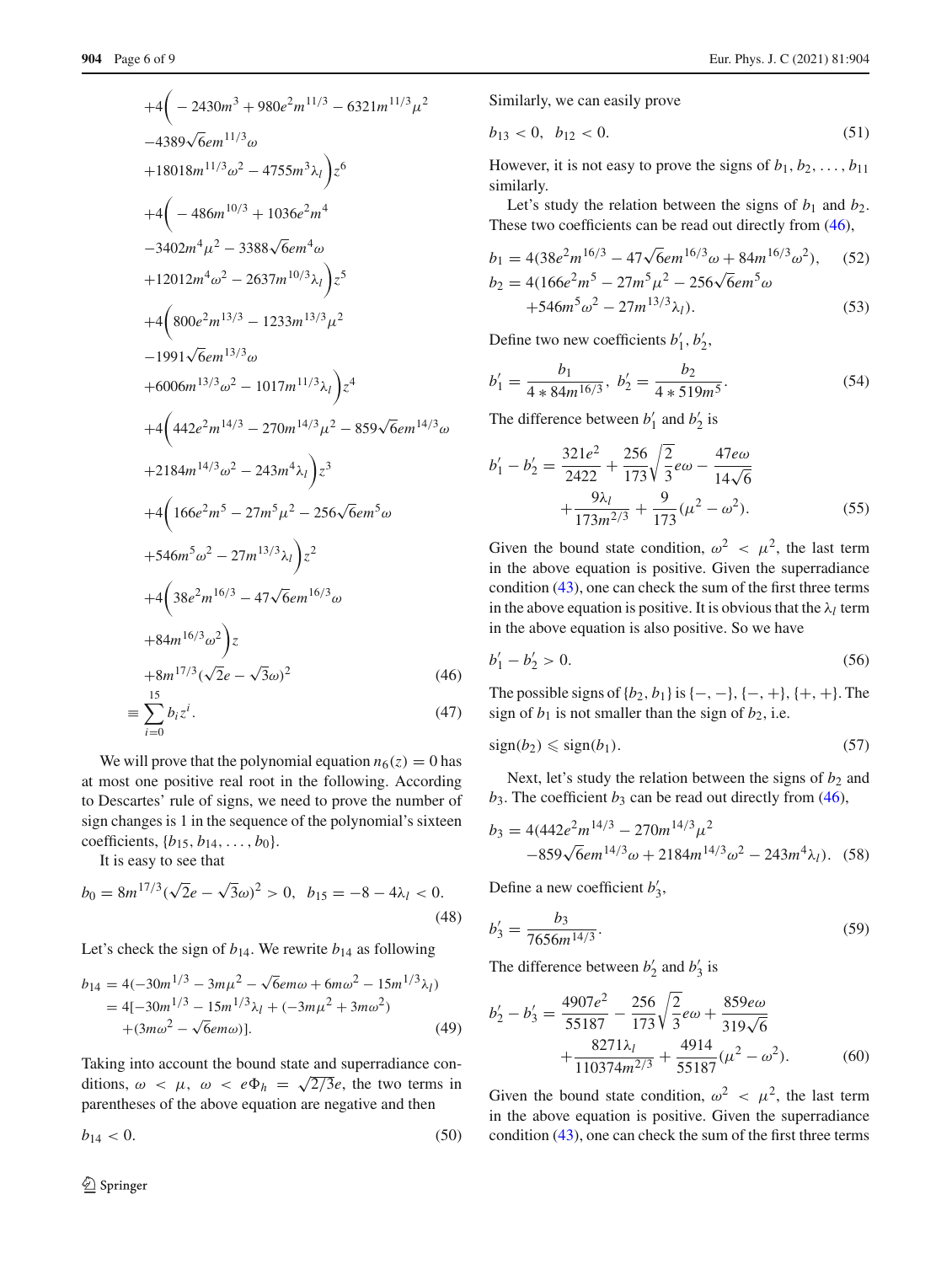in the above equation is positive. It is obvious that the  $\lambda_l$  term in the above equation is also positive. So we have

$$
b'_2 - b'_3 > 0. \tag{61}
$$

The possible signs of  ${b_3, b_2}$  is  ${-, -}$ ,  ${-, +}$ ,  ${+, +}$ . The sign of  $b_2$  is not smaller than the sign of  $b_3$ , i.e.

<span id="page-6-0"></span>
$$
sign(b_3) \leqslant sign(b_2). \tag{62}
$$

In order to study the relation between the signs of  $b_3$  and *b*4. Define a new parameter

$$
b_4' = \frac{b_4}{4 \times 4473 m^{13/3}}.\tag{63}
$$

The difference between  $b'_3$  and  $b'_4$  is

$$
b'_3 - b'_4 = \frac{32137e^2}{507529} + \frac{1991\sqrt{\frac{2}{3}}e\omega}{1591} - \frac{859e\omega}{319\sqrt{6}} + \frac{87411\lambda_l}{1015058m^{2/3}} + \frac{59514}{507529}(\mu^2 - \omega^2). \tag{64}
$$

We can prove the above difference is positive with the same method as previous cases. So the possible signs of  ${b_4, b_3}$ is  $\{-, -\}, \{-, +\}, \{+, +\}, \text{ i.e.}$ 

<span id="page-6-1"></span>
$$
sign(b_4) \leqslant sign(b_3). \tag{65}
$$

Similarly, define the following new coefficients

$$
b'_{5} = \frac{b_{5}}{4 * 8610m^{4}}, b'_{6} = \frac{b_{6}}{4 * 11697m^{11/3}},
$$
  
\n
$$
b'_{7} = \frac{b_{7}}{4 * 12252m^{10/3}},
$$
  
\n
$$
b'_{8} = \frac{b_{8}}{39984m^{3}}, b'_{9} = \frac{b_{9}}{25344m^{8/3}},
$$
  
\n(b)

$$
b'_{10} = \frac{b_{10}}{12276m^{7/3}}, b'_{11} = \frac{b_{11}}{4392m^2}.
$$
 (67)

Given the bound state condition,  $\omega^2 < \mu^2$ , and the superradiance condition  $(43)$ , we find that [see the Appendix]

$$
b'_4 > b'_5 > b'_6 > b'_7 > b'_8 > b'_9 > b'_{10} > b'_{11}.
$$
 (68)

So we have

<span id="page-6-2"></span>
$$
sign(b_{11}) \leq sign(b_{10}) \leq sign(b_9) \leq sign(b_8)
$$
  

$$
\leq sign(b_7) \leq sign(b_6) \leq sign(b_5) \leq sign(b_4).
$$
 (69)

With the results  $(57)$ ,  $(62)$ ,  $(65)$ ,  $(69)$ , the possible signs of  ${b_{11}, \ldots, b_1}$  may be all plus,  ${+, +, \ldots, +, +}$ , all minus  $\{-,-,\ldots,-,-\}$ , or  $\{-,\ldots,-,+, \ldots,+\}$ . The signs of the sixteen coefficients of  $n_6(z)$ ,  $\{b_{15}, b_{14}, b_{13}, \ldots, b_1, b_0\}$ , are  $\{-,-,-,-,*,*,\ldots,*,+\}$ . The  $*$  parts are the signs of  $\{b_{11}, \ldots, b_1\}$ . It is obvious that for all possible signs of  ${b_{11}, \ldots, b_1}$ , the number of the sign changes in the sequence of the sixteen coefficients is always 1.

So there is at most one extreme for the effective potential  $V_6(r)$  outside the horizon and together with our previous

asymptotic analysis of  $V_6(r)$ , we conclude that there is only one maximum for the effective potential  $V_6(r)$  outside the horizon and no potential well exists. The  $D = 6$  extremal RN black hole is superradiantly stable.

#### **5 Conclusion and discussion**

In this paper, superradiant stability of  $D = 5.6$  extremal RN black holes under charged massive scalar perturbation is revisited. A new analytical method is developed that depends mainly on Descartes' rule of signs for the polynomial equations. In  $D = 5$  case, based on the asymptotic analysis of the effective potential  $V(r)$  in [\(24\)](#page-2-4), we know there is at least one extreme for the effective potential outside the horizon. With the new method, we prove that the derivative of the effective potential has at most one extreme outside the horizon in Table [1.](#page-3-0) There is only one maximum for the effective potential outside the horizon and no potential well exists, so the extremal RN black hole is superradiantly stable. In  $D = 6$  case, the asymptotic analysis [\(45\)](#page-4-4) shows that the effective potential has at least one extreme outside the horizon. According to the sign relations  $(57)$ ,  $(62)$ ,  $(65)$ ,  $(69)$  and Descartes' rule of signs, we know there is at most one extreme for the effective potential outside the horizon. There is only one maximum for the effective potential outside the horizon and no potential well exists, so the six-dimensional extremal RN black hole is also superradiantly stable.

Our result provides a complementary analytical proof for the previous work  $[48, 49]$  $[48, 49]$  $[48, 49]$  in  $D = 5, 6$  cases. In  $D = 6$ case, it is quite unexpected that there are such interesting sign relations  $(57)$ ,  $(62)$ ,  $(65)$ ,  $(69)$  between the signs of the complicated coefficients in  $n_6(z)$ . It does not seem to be a coincidence. Due to this observation, we also have finished part of the proof for  $D = 7$  case and found similar interesting sign relations. So, with the new method, it is likely to provide an analytical proof that all *D*-dimensional ( $D \ge 5$ ) extremal RN black holes are superradiantly stable under charged massive scalar perturbation which is minimally coupled with the black holes, although it is not an easy work.

**Acknowledgements** This work is partially supported by Guangdong Major Project of Basic and Applied Basic Research (no. 2020B0301030008), Science and Technology Program of Guangzhou (no. 2019050001) and Natural Science Foundation of Guangdong Province (no. 2020A1515010388, no. 2020A1515010794).

**Data Availability Statement** This manuscript has no associated data or the data will not be deposited. [Authors' comment: Our study is almost analytically performed and all the related formulas have been presented in the manuscript. There is no associated data in this manuscript.]

**Open Access** This article is licensed under a Creative Commons Attribution 4.0 International License, which permits use, sharing, adaptation, distribution and reproduction in any medium or format, as long as you give appropriate credit to the original author(s) and the source, pro-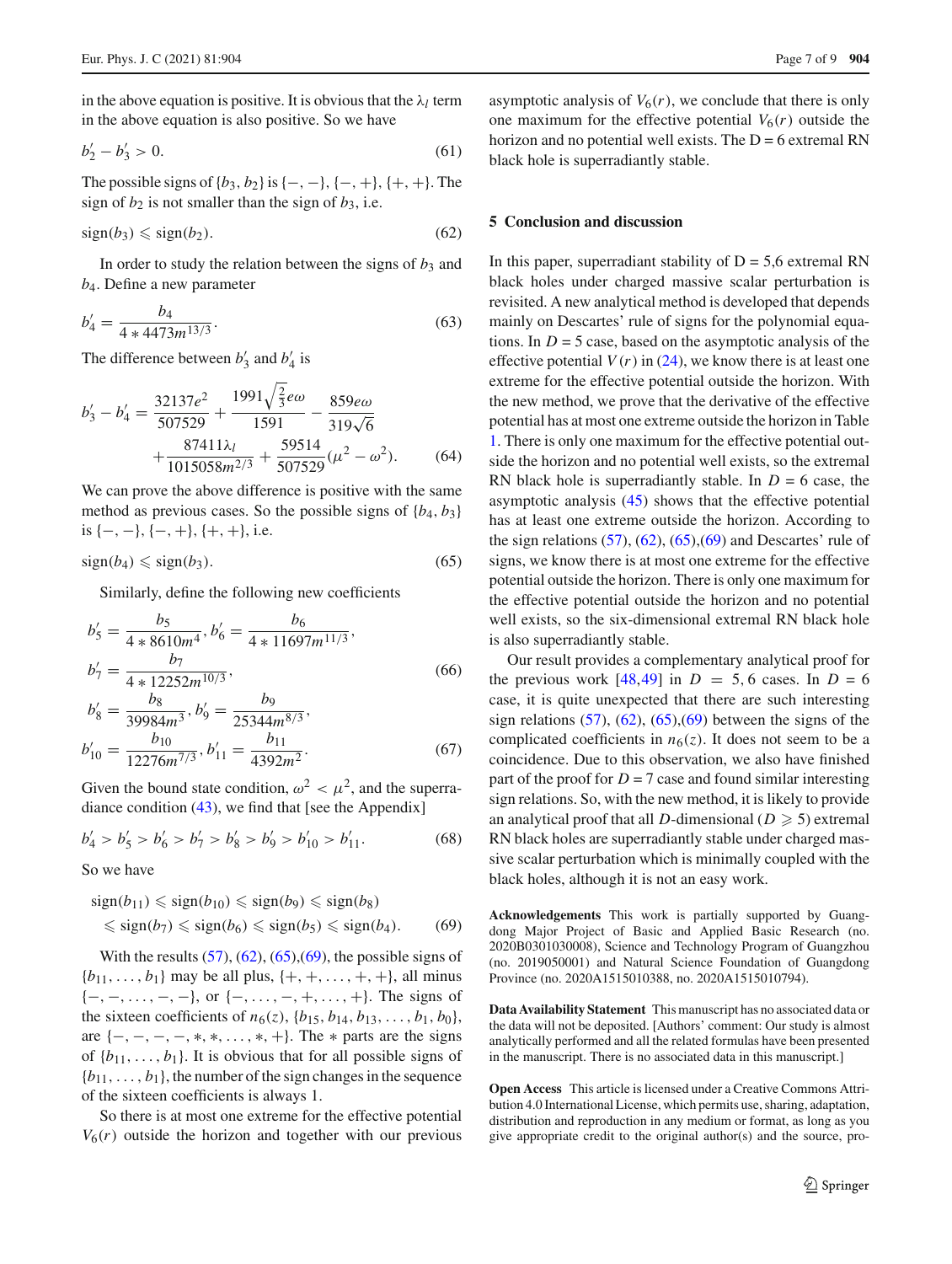vide a link to the Creative Commons licence, and indicate if changes were made. The images or other third party material in this article are included in the article's Creative Commons licence, unless indicated otherwise in a credit line to the material. If material is not included in the article's Creative Commons licence and your intended use is not permitted by statutory regulation or exceeds the permitted use, you will need to obtain permission directly from the copyright holder. To view a copy of this licence, visit [http://creativecomm](http://creativecommons.org/licenses/by/4.0/) [ons.org/licenses/by/4.0/.](http://creativecommons.org/licenses/by/4.0/)

Funded by SCOAP3.

## **Appendix**

In this appendix, we will present the mentioned details in the proof of  $D = 6$  case. Define the following scaled coefficients

$$
b'_{5} = \frac{b_{5}}{4 * 8610m^{4}}, b'_{6} = \frac{b_{6}}{4 * 11697m^{11/3}},
$$
  
\n
$$
b'_{7} = \frac{b_{7}}{4 * 12252m^{10/3}},
$$
\n(A.1)

$$
b'_8 = \frac{b_8}{39984m^3}, b'_9 = \frac{b_9}{25344m^{8/3}}, b'_{10} = \frac{b_{10}}{12276m^{7/3}}, b'_{11} = \frac{b_{11}}{4392m^2}.
$$
 (A.2)

We have the following differences

$$
b'_4 - b'_5 = \frac{15422e^2}{326155} - \frac{7711\sqrt{6}e\omega}{326155} + \frac{425559\lambda_l}{4566170m^{2/3}} + \frac{81}{1435m^{2/3}} + \frac{44616}{326155}(\mu^2 - \omega^2),
$$
 (A.3)

$$
b'_5 - b'_6 = \frac{12518e^2}{342555} - \frac{242}{205} \sqrt{\frac{2}{3}} e\omega + \frac{209}{557} \sqrt{6} e\omega + \frac{160247\lambda_l}{1598590m^{2/3}} + \frac{120933}{799295m^{2/3}} + \frac{16588}{114185} (\mu^2 - \omega^2),
$$
 (A.4)

$$
b'_6 - b'_7 = \frac{16269e^2}{568697} - \frac{209}{557}\sqrt{6}e\omega + \frac{737\sqrt{\frac{3}{2}}e\omega}{1021} + \frac{1749851\lambda_l}{15923516m^{2/3}}
$$

$$
+\frac{2030535}{7961758m^{2/3}} + \frac{79794}{568697}(\mu^2 - \omega^2),
$$
 (A.5)

$$
b'_7 - b'_8 = \frac{18678e^2}{850493} - \frac{9339\sqrt{6}e\omega}{850493} + \frac{424059\lambda_l}{3401972m^{2/3}} + \frac{591165}{1700986m^{2/3}} + \frac{29601}{242998}(\mu^2 - \omega^2),
$$
 (A.6)

$$
b'_8 - b'_9 = \frac{3803e^2}{239904} - \frac{583}{833}\sqrt{\frac{3}{2}}e\omega + \frac{197e\omega}{96\sqrt{6}} + \frac{391621\lambda_l}{2638944m^{2/3}} + \frac{124755}{293216m^{2/3}} + \frac{533}{5712}(\mu^2 - \omega^2)
$$
 (A.7)

$$
b'_9 - b'_{10} = \frac{91e^2}{8928} + \frac{94}{93}\sqrt{\frac{2}{3}}e\omega - \frac{197e\omega}{96\sqrt{6}} + \frac{18565\lambda_l}{98208m^{2/3}} + \frac{5523}{10912m^{2/3}} + \frac{91}{1488}(\mu^2 - \omega^2)
$$
 (A.8)

$$
b'_{10} - b'_{11} = \frac{91e^2}{17019} - \frac{94}{93}\sqrt{\frac{2}{3}}e\omega + \frac{367e\omega}{183\sqrt{6}} + \frac{1001\lambda_l}{3782m^{2/3}}
$$

$$
\frac{1201}{1891m^{2/3}} + \frac{182}{5673}(\mu^2 - \omega^2). \tag{A.9}
$$

One can easily check that all the differences are positive under bound state and superradiance conditions.

## **References**

+

- <span id="page-7-0"></span>1. C.A. Manogue, Ann. Phys. **181**, 261 (1988)
- 2. W. Greiner, B. Muller, J. Rafelski, *Quantum Electrodynamics of Strong Fields* (Springer, Berlin, 1985)
- 3. V. Cardoso, O.J.C. Dias, J.P.S. Lemos, S. Yoshida, Phys. Rev. D **70**, 044039 (2004).
- <span id="page-7-4"></span>4. R. Brito, V. Cardoso, P. Pani, Lect. Notes Phys. **906**, 1 (2015)
- <span id="page-7-1"></span>5. R. Brito, V. Cardoso, P. Pani, Class. Quantum Gravity **32**(13), 134001 (2015)
- <span id="page-7-2"></span>6. R. Penrose, Rev. Del Nuovo Cimento **1**, 252 (1969)
- 7. D. Christodoulou, Phys. Rev. Lett. **25**, 1596 (1970)
- 8. C.W. Misner, Phys. Rev. Lett. **28**, 994 (1972)
- 9. Y.B. Zeldovich, JETP Lett. **14**, 180 (1971)
- 10. J.M. Bardeen, W.H. Press, S.A. Teukolsky, Astrophys. J. **178**, 347 (1972)
- 11. J.D. Bekenstein, Phys. Rev. D **7**, 949 (1973)
- <span id="page-7-3"></span>12. T. Damour, N. Deruelle, R. Ruffini, Lett. Nuovo Cim. **15**, 257 (1976)
- <span id="page-7-5"></span>13. W.H. Press, S.A. Teukolsky, Nature (London) **238**, 211 (1972)
- 14. V. Cardoso, O.J.C. Dias, J.P.S. Lemos, S. Yoshida, Phys. Rev. D **70**, 044039 (2004).
- 15. C.A.R. Herdeiro, J.C. Degollado, H.F. Runarsson, Phys. Rev. D **88**, 063003 (2013)
- <span id="page-7-6"></span>16. J.C. Degollado, C.A.R. Herdeiro, Phys. Rev. D **89**(6), 063005 (2014)
- <span id="page-7-7"></span>17. M.J. Strafuss, G. Khanna, Phys. Rev. D **71**, 024034 (2005)
- 18. R.A. Konoplya, A. Zhidenko, Phys. Rev. D **73**, 124040 (2006)
- 19. V. Cardoso, S. Chakrabarti, P. Pani, E. Berti, L. Gualtieri, Phys. Rev. Lett. **107**, 241101 (2011)
- 20. S.R. Dolan, Phys. Rev. D **87**(12), 124026 (2013)
- 21. S. Hod, Phys. Lett. B **708**, 320 (2012)
- 22. S. Hod, Phys. Lett. B **736**, 398 (2014)
- 23. A.N. Aliev, JCAP **1411**(11), 029 (2014)
- 24. S. Hod, Phys. Lett. B **758**, 181 (2016)
- 25. J.C. Degollado, C.A.R. Herdeiro, E. Radu, Phys. Lett. B **781**, 651 (2018)
- 26. J.H. Huang, W.X. Chen, Z.Y. Huang, Z.F. Mai, Phys. Lett. B **798**, 135026 (2019)
- <span id="page-7-8"></span>27. S. Ponglertsakul, B. Gwak, Eur. Phys. J. C **80**(11), 1023 (2020)
- <span id="page-7-9"></span>28. W.E. East, F. Pretorius, Phys. Rev. Lett. **119**(4), 041101 (2017)
- <span id="page-7-10"></span>29. W.E. East, Phys. Rev. D **96**(2), 024004 (2017)
- <span id="page-7-11"></span>30. V. Cardoso, O.J.C. Dias, Phys. Rev. D **70**, 084011 (2004)
- 31. V. Cardoso, O.J.C. Dias, G.S. Hartnett, L. Lehner, J.E. Santos, JHEP **1404**, 183 (2014)
- 32. C.Y. Zhang, S.J. Zhang, B. Wang, JHEP **1408**, 011 (2014)
- 33. O. Delice, T. Durgut, Phys. Rev. D **92**(2), 024053 (2015)
- 34. A.N. Aliev, Eur. Phys. J. C **76**(2), 58 (2016)
- 35. M. Wang, C. Herdeiro, Phys. Rev. D **93**(6), 064066 (2016)
- 36. H.R.C. Ferreira, C.A.R. Herdeiro, Phys. Rev. D **97**(8), 084003 (2018)
- 37. M. Wang, C. Herdeiro, Phys. Rev. D **89**(8), 084062 (2014)
- 38. P. Bosch, S.R. Green, L. Lehner, Phys. Rev. Lett. **116**(14), 141102 (2016)
- 39. Y. Huang, D.J. Liu, X.Z. Li, Int. J. Mod. Phys. D **26**(13), 1750141 (2017)
- 40. P.A. Gonzalez, E. Papantonopoulos, J. Saavedra, Y. Vasquez, Phys. Rev. D **95**(6), 064046 (2017)